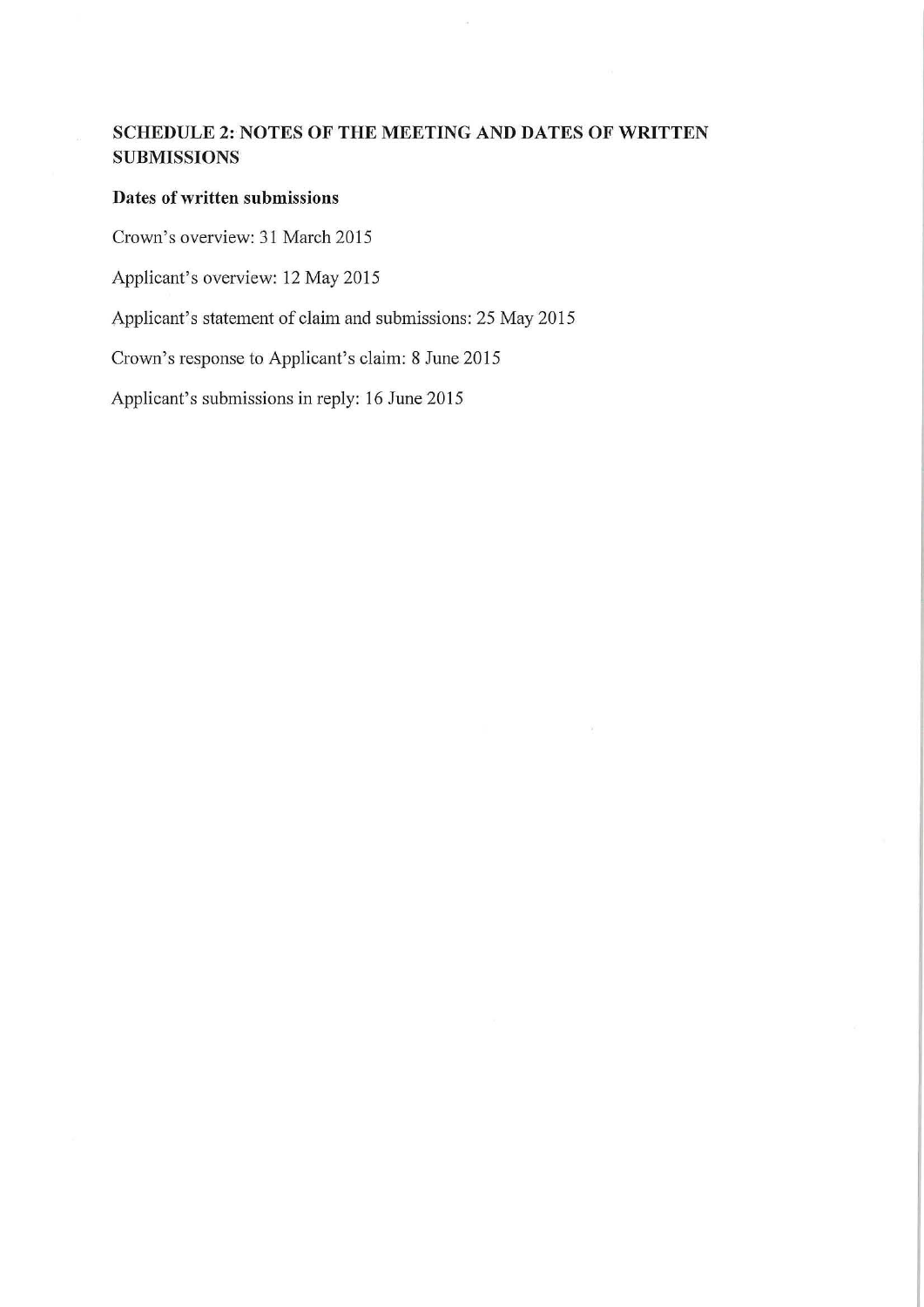#### David Bain Compensation Claim for Wrongful Conviction and Imprisonment

Summary of meeting held before Hon Ian Callinan AC QC between lOam and 11:30am on Monday 4 May 2015, Auckland Environment Court

#### Attendees:

| For Mr Bain: | Michael Reed QC and Joe Karam                                         |
|--------------|-----------------------------------------------------------------------|
| For Crown:   | Michael Heron QC, Solicitor-General, John Pike QC and Annabel Markham |

#### Ministry of Justice: Jeff Orr

Hon Ian Callinan: Identified materials he has reviewed Including much of the notes of evidence, the report of the Police Complaints Authority, all court judgments, and Mr Karam's book *Trial* by *Ambush.* 

Mr Callinan explained that the onus lies upon Mr Bain, and that the role of the Crown as contradictor is an important and a necessary one.

#### *Role of the Crown*

Mr Reed: Expressed concern at role of its Crown, in particular, the participation of Mr Pike and Ms Markham who were long term adversaries, who were completely convinced of Mr Bain's guilt and would therefore not be of assistance to the inquirer. Mr Reed himself said that he was personally convinced that David Bain was Innocent.

Mr Reed also said that at the end of the process Cabinet has a discretion, and the Solicitor-General might be adVising Cabinet at that point.

Mr Heron: Explained that he is a Junior Law Officer and reports to the Attorney-General who is the Senior Law Officer. The Solicitor-General's role includes supervision of Crown prosecutions. The Crown takes its role in participating In compensation claims seriously and he is here to assist Mr Callinan. The Solicitor-General is available to address any issue of concern to the inquirer, but Mr Callinan's appointment and report are matters for the Ministry and Minister.

Hon Ian Callinan: The fact that people were involved in the prosecution does not exclude them from assisting with Executive action, whether it be a pardon or compensation claim. It is not the inquirer's role to dictate who represents the Crown's interests.

### *Change of Crown position*

Mr Reed: Crown's summary submission (page 31, para 81.14) raises an issue that the Crown previously decided not to pursue at the second trial (ie, Robin's "full bladder").

Hon Ian Callinan: Whatever was said at trial is not binding if it was a matter of submission. If what Crown states in its submission is not accurate he would expect Mr Bain's representatives to correct any misstatements.

*Mr 8ain's cose*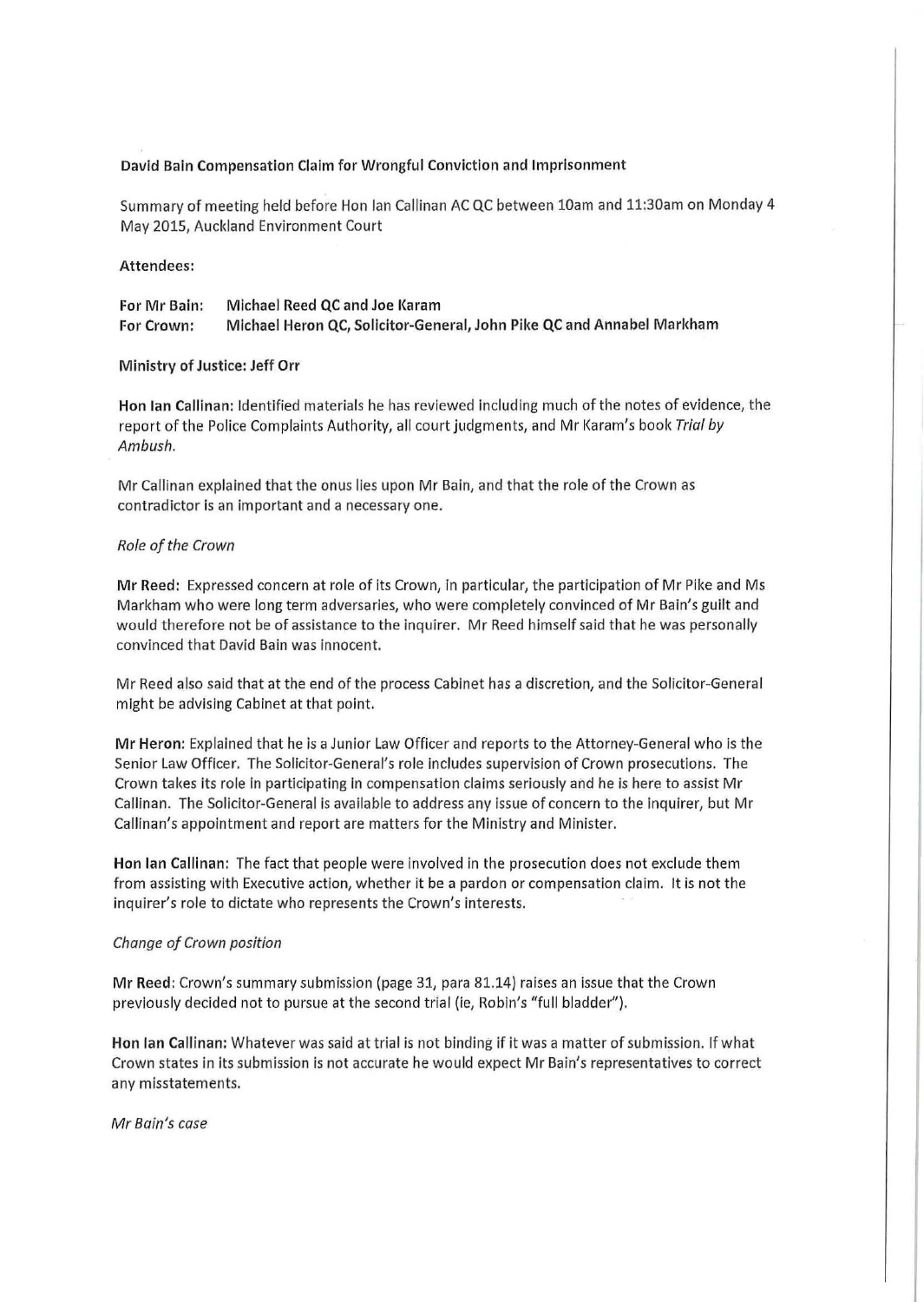Mr Reed: There are 5 knockout points. If anyone of them is established, Mr Bain's case for innocence Is made, regardless of how many circumstantial points the Crown raises.

Han Ian Callinan: Not concerned with how Mr Bain goes about establishing his case and carrying his burden. Not a question of raising a reasonable doubt/possibilities, but proving innocence on the balance of probabilities.

Mr Reed: New evidence has emerged as the result of a member of the public reviewing postmortem photographs of Robin. In particular he claimed there were soot marks on Robin's thumb were consistent with those obtained by loading cartridges into a magazine, which strongly suggests Robin loaded the rifle/ was the murderer. We conducted an Investigation which was reported on TV3. The investigation showed there were two soot marks on Robin's thumb and since his body wasn't wrapped as it should have been, they were gone when the pathologist examined him at the mortuary.

Han Ian Callinan: Declined offer of a presentation on the soot marks as preferred first to read the materials provided.

Mr Reed: Understands Mr Callinan instructed not to read Binnie report, but wanted to make clear that Mr Bain had no role in undermining Mr Binnie's report, which he accepted. Mr Bain was prepared to accept the result of the Binnie Inquiry from the outset.

Han Ian Callinan: I have to perform my task to the best of my abilities and will not be influenced by any reaction to a previous undertaking by anyone else.

Mr Karam: Offered Mr Callinan an annotated version of his book *Trial by Ambush,* cross-referenced to trial evidence.

Han Ian Callinan: Suggested it might be received in due course as part of submissions, but not at present.

Mr Karam: At trial the Crown relied on 300 or so of 2500 photos taken by Police. Defence now relies on additional photos that are not part of the record provided to Mr Callinan. Police have a book of all photos that is numbered differently from the 300 Police exhibits.

Mr Orr: Agreed to work out the logistics of locating and referencing additional Police photos with Mr Karam.

#### *Interviews*

Mr Reed: Raised issue of interviews.

Han Ian Callinan: Did not want to conduct another trial and preferred not to conduct interviews unless the parties thought otherwise.

Mr Reed and Mr Heron: Did not see the need for interviews.

Mr Reed: Raised issue of waiver of privilege for Mr Guest.

Mr Reed: Mr Bain would likely waive privilege if Mr Guest were a counsel of repute, but he is not. Baln team does not accept his truthfulness.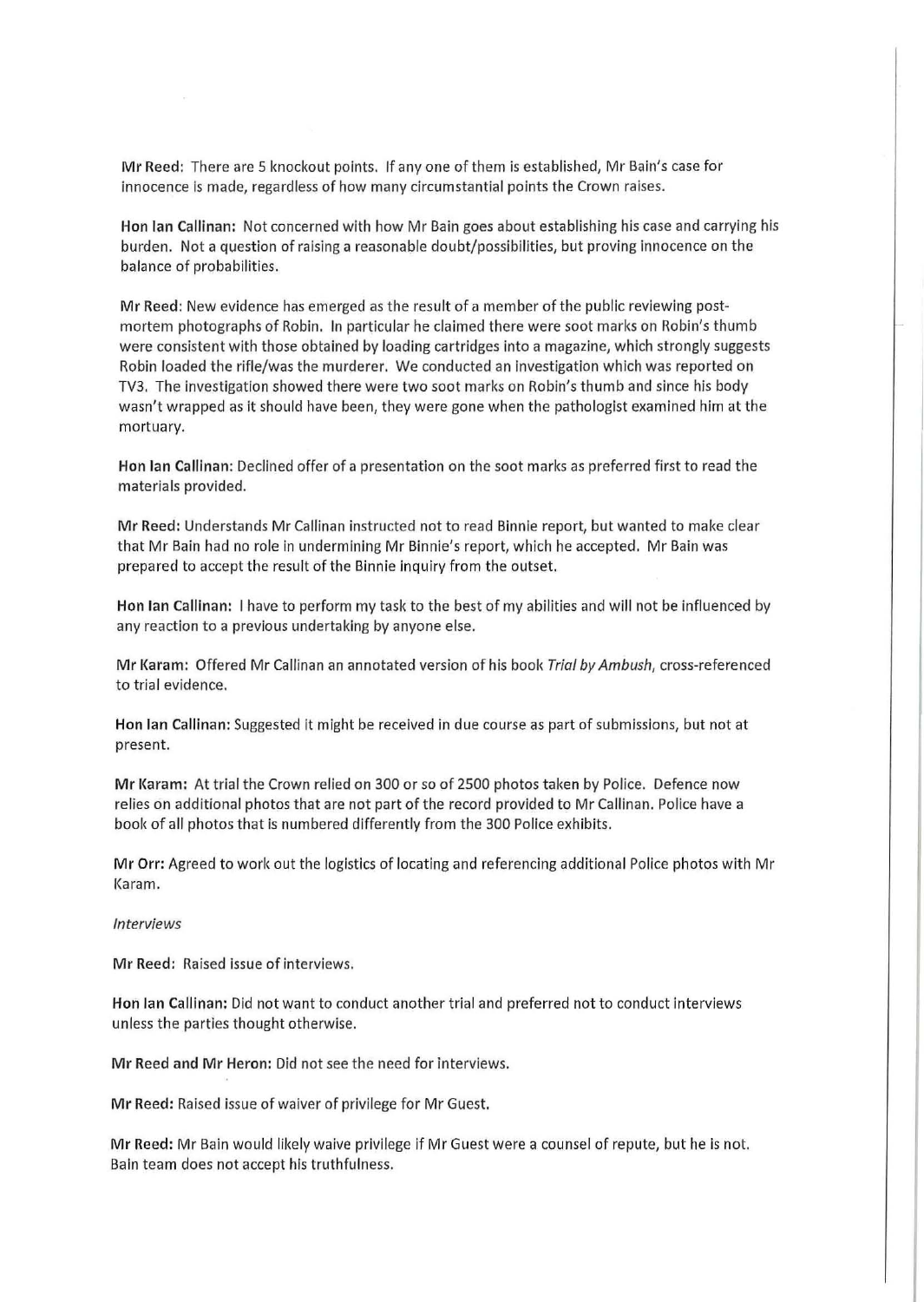Han Ian Callinan: Stated that Mr Guest was not present to defend himself and he did not intend to inquire into any alleged failings, which he did not see as relevant.

Hon Ian Callinan: Bain team can't be forced to waive privilege so that is the end of the matter.

Hon Ian Callinan: Identified topics of interest that he would like the parties to address:

1. Size of green jersey and whom it would fit.

2. Any information about the 2 pairs of socks in washing machine

3. Was it common ground that the rifle misfired? Any evidence of when the relatively new rifle began to misfire? Did Robin know or could have known about misfiring?

4. Fingerprints on rifle, any summary of parties' case on that would be helpful.

5. Evidence of Robin's despair/depression and Mr David Bain's mental state. Are chapters 21 and 22 of Mr Karam's book *Trial by Ambush* fair and complete summaries of the evidence?

6. Evidence of molestation of Laniet - hearsay only?

7. Evidence of pregnancy of Laniet in New Guinea. What age was Laniet while in New Guinea?

8. Identification of persons doing reconstructions and the nature of them as presented to jury at second trial with reference to notes of evidence.

Mr Karam and Mr Reed: TV3 filmed all of trial and film might be available.

*Timetabling* 

13 May: Mr Bain to provide bullet points in opposition to Crown's initial submission.

20 May: Mr Bain's document in the nature of a "statement of claim", including new evidence. Mr Bain to advise of any experts required as a result of Crown disclosure relating to rifle testing.

3 June: Crown response

17 June: Mr Bain's reply

Judge noted that he might be away for a few weeks in July and wanted all submissions by mid-June.

#### *Evidence availability*

Mr Karam: Noted criticism of Police regarding the destruction or losing of evidence.

Hon Ian Callinan: Evidence needs to be evaluated in accordance with the parties' ability to adduce it. *(Blotch* v *Archer* [1774]1 Cowp 63: 'It is certainly a maxim that all evidence Is to be weighed according to proof which it was In the power of one side to have produced, and in the power of the other to have contradicted.") If evidence could not be adduced by Mr Bain due to Police conduct of investigation, that will be kept in mind.